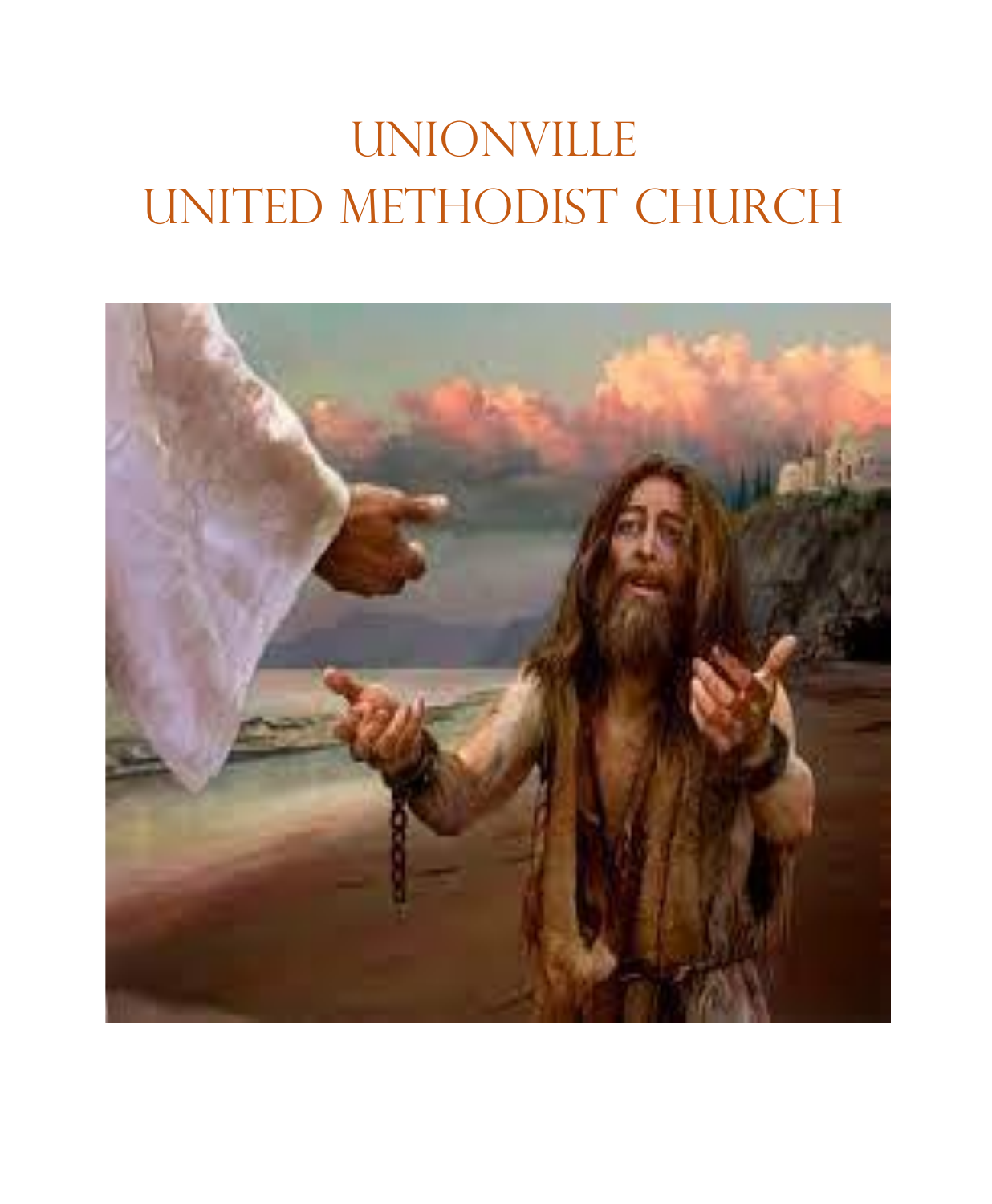## **2 nd Sunday After Pentecost Father's Day**

9:30 Worship June 19, 2022

*Today's Scriptures:*

*1 Kings 19:1-15a; Psalm 42; Luke 8:26-39; Galatians 3:23-29*

Welcome

Prelude *"This Is My Father's World" (please prepare your heart for worship)*

\* Musical Call to Worship *"Surely the Presence of the Lord"* # 328

\* Call to Worship

Our relationships with our fathers are complicated. **For some of us, our father's love is like God's love - too deep, too long, too wide to measure.** 

Some of our dads are here; some were never present. **For some of us, God's love fills the empty spaces our fathers left behind.**

All of us are shaped by the relationship or lack of relationship with our fathers. **On this day when we remember what it means to have a father or be a father, we recognize the importance of fathers in our communities. We honor you, Father God, and give thanks for your presence and guidance this day and all the days to come.**

| * Opening Hymn | "How Firm a Foundation" | # 529 |
|----------------|-------------------------|-------|
|                | $(verses 1-4)$          |       |

\* Opening Prayer

**Loving God, you who are our father and our mother, we thank you that you have shown us how important it is to follow your example as we grow in faith. Teach us to be obedient to your will, help us to be respectful children. Thank you for your mercy despite our disobedience. Strengthen us to stand against the challenges of this world, honoring your name and trusting your grace. In the name of your son, our savior, we pray. Amen.**

*\* Please stand as you are able*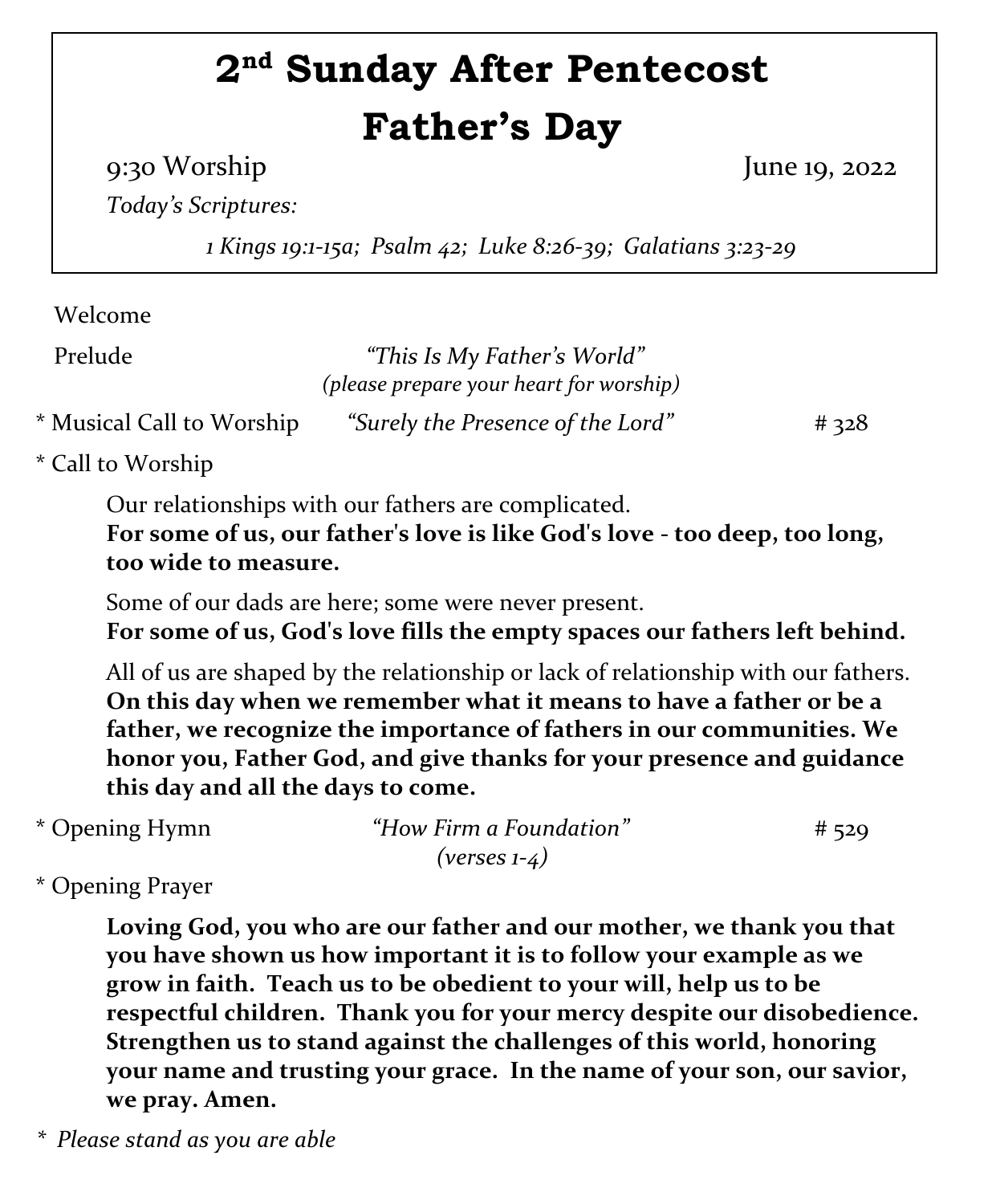A Father's Day Moment *"Honoring Fathers"*

A Father's Day Prayer

**O Lord, Our Heavenly Father:**

**You, who adopt orphan children and care for the widows; You stand at the door staring at the horizon, desiring that your prodigal children come home. Bless fathers and men everywhere this day, that the orphans may have role models, that the widows may be provided what they need, that future men may see Christ reflected in the love of piggyback rides and hard-learned lessons, through Christ and the Spirit to the Father. Amen**

| Children's Time                                                            | Children are invited to come forward<br>for a special message.         |                    |  |
|----------------------------------------------------------------------------|------------------------------------------------------------------------|--------------------|--|
| A Celebration of VBS                                                       |                                                                        |                    |  |
| <b>Gospel Reading</b>                                                      | Mark 5:1-20                                                            |                    |  |
| Message                                                                    | <b>Back to Basics:</b><br><b>Who Are You?</b>                          | Rev. Douglas Myers |  |
| Pastoral Prayer<br>Lord's Prayer                                           |                                                                        |                    |  |
| Presentation of Our Tithes & Offerings<br>Doxology<br>Prayer of Dedication |                                                                        | # 95               |  |
| * Hymn of Commitment                                                       | "It Is Well with My Soul"                                              | #377               |  |
| Benediction<br>$^{\star}$                                                  |                                                                        |                    |  |
| Postlude                                                                   | "Rise Up, O Men of God"                                                |                    |  |
|                                                                            | All are welcome to join us following worship in the Family Life Center |                    |  |

*for "Dunking & Donuts with Dad."*

*Thank you for worshiping with us this day.*

*Have a blessed week!*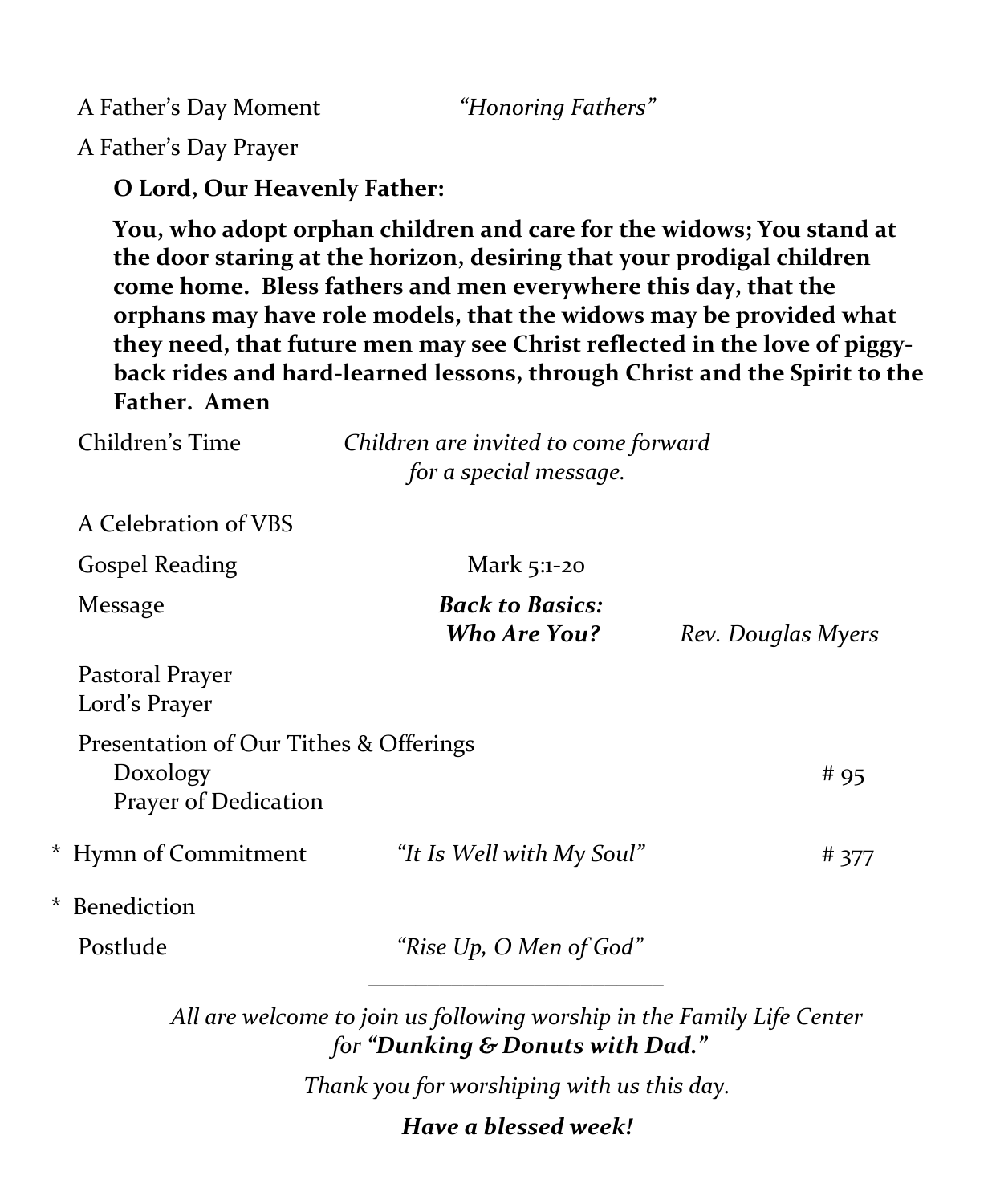#### **PRAYER CONCERNS**

- We ask for prayers this day for Terry H, who is having some health issues while recuperating from knee surgery.
- We ask prayers for those who are traveling this week.
- We also ask for prayers this day for Jon Beige's brother, Ben, who has been diagnosed with Lyme disease.
- We ask prayers for the Linda Poliak Family as she is laid to rest this week.
- We give praise to God for a wonderful and monumental VBS this past week! We ask that God's presence fill these young lives and that they will continue daily to "watch for God"!
- We ask prayers for Terry Dempsey who has been hospitalized at Montefiore with cellulitis in his foot.

#### **PRAYER JOYS & CONCERNS**

*Joys and concerns will not be lifted during worship due to concerns over privacy during the livestream of the service.*

**A "Prayer Drop Box" can be found in the narthex. Fill out a prayer request card and place in the box. If you desire, someone is available today to pray with you.** 

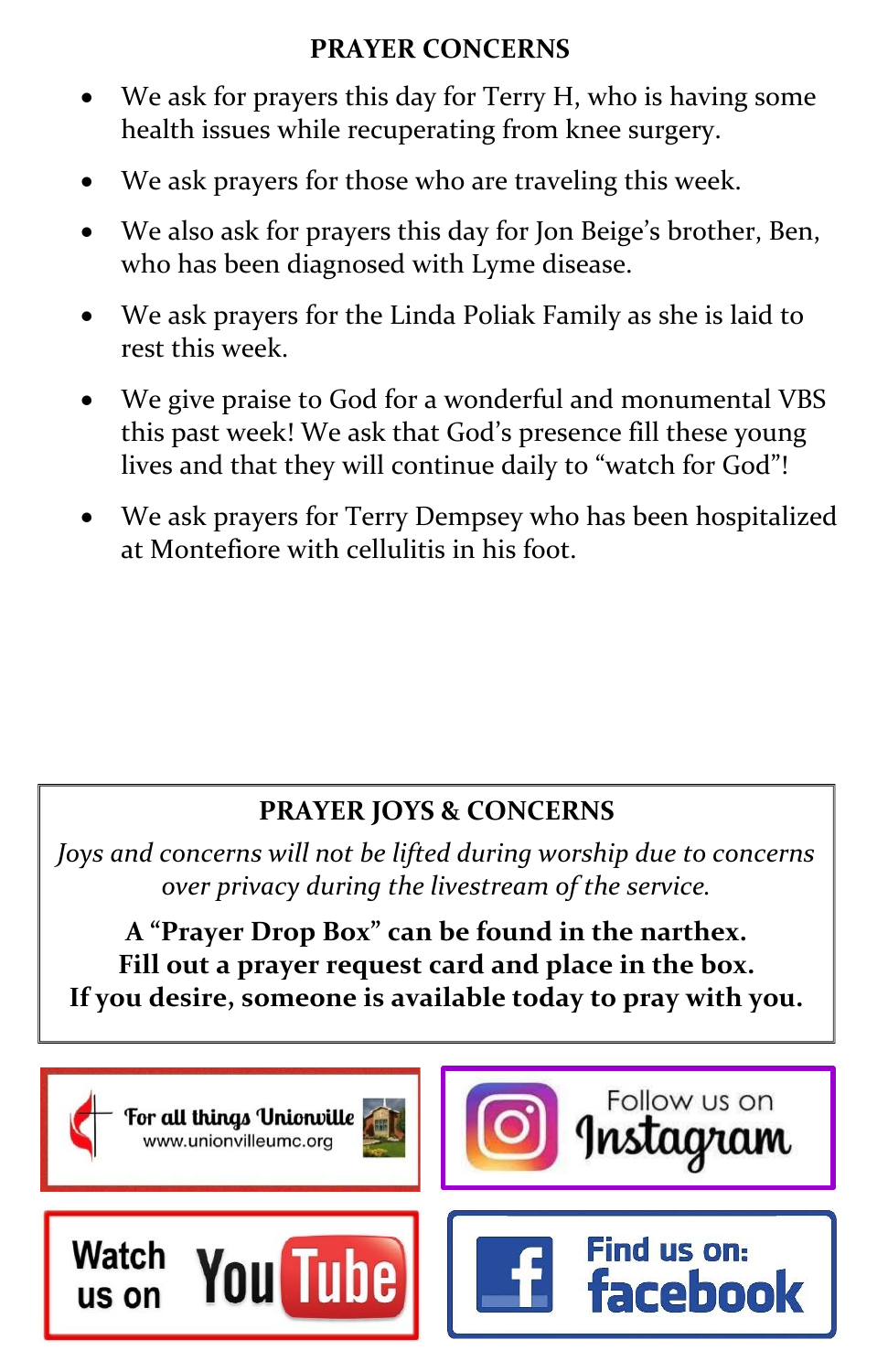#### **THIS WEEK AT UNIONVILLE**

| Today           |       | 9:30 am<br>9:30 am<br>10:45 am | Worship<br>Livestream Worship<br>Dunking & Donuts<br>with Dad |
|-----------------|-------|--------------------------------|---------------------------------------------------------------|
| Monday          | 06/20 |                                |                                                               |
| Tuesday         | 66/21 | 5:00 pm $-$ 7:00 pm            | Food Pantry                                                   |
| Wednesday 06/22 |       | 6:00 pm $-$ 8:00 pm            | <b>Farewell Dinner</b>                                        |
| Thursday        | 06/23 | $6:00 \text{ pm}$              | <b>Monumental VBS</b>                                         |
| Friday          | 06/24 |                                |                                                               |
| Saturday        | 06/25 |                                |                                                               |
| Sunday          | 06/26 | 9:30 am                        | Worship                                                       |
|                 |       | $9:30$ am                      | Livestream Worship                                            |

#### **Please join us for a Farewell Dinner for Pastor Doug & Denise June 22nd @6:00 pm In the Family Life Center**

*If you have photos for the slideshow please send them to [Unionville1@comcast.net](mailto:Unionville1@comcast.net) as soon as possible!*



### **Dunkin' & Donuts with Dad!**

**EVERYONE is invited**  to join us downstairs following worship for donuts and if you like shooting some hoops with the kids!

# HAPPY FATHER'S DAY!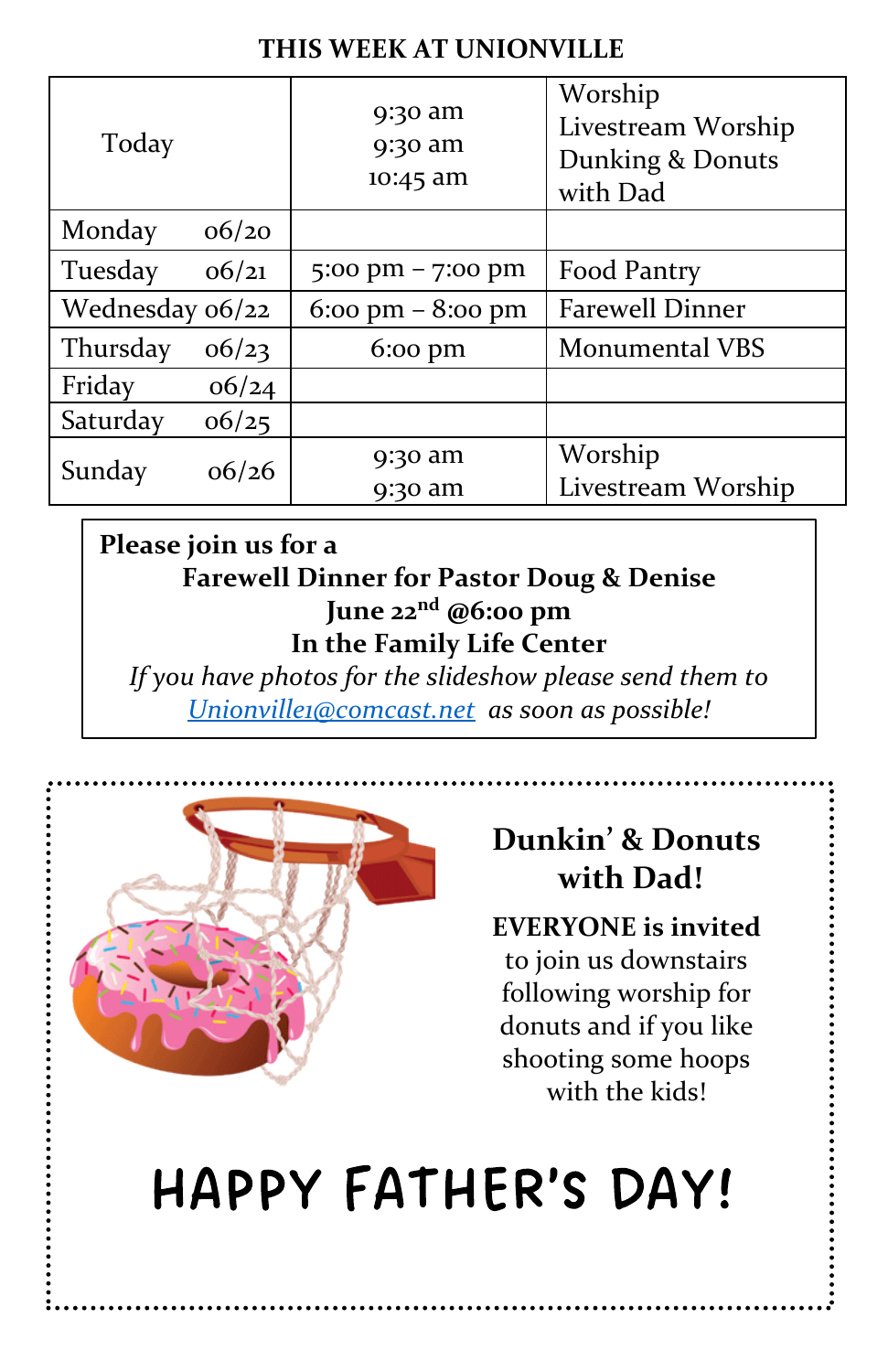

Thank you to each and every individual who helped make this week of VBS possible! Whether you donated, decorated, or volunteered throughout the week—none of this could have been done without you, and you are appreciated!

Also, a big thank you to the parents for bringing your children each night and allowing us to share a MONUMENTAL week of exploring God's word with them! We hope that you will join us for more events in the future!

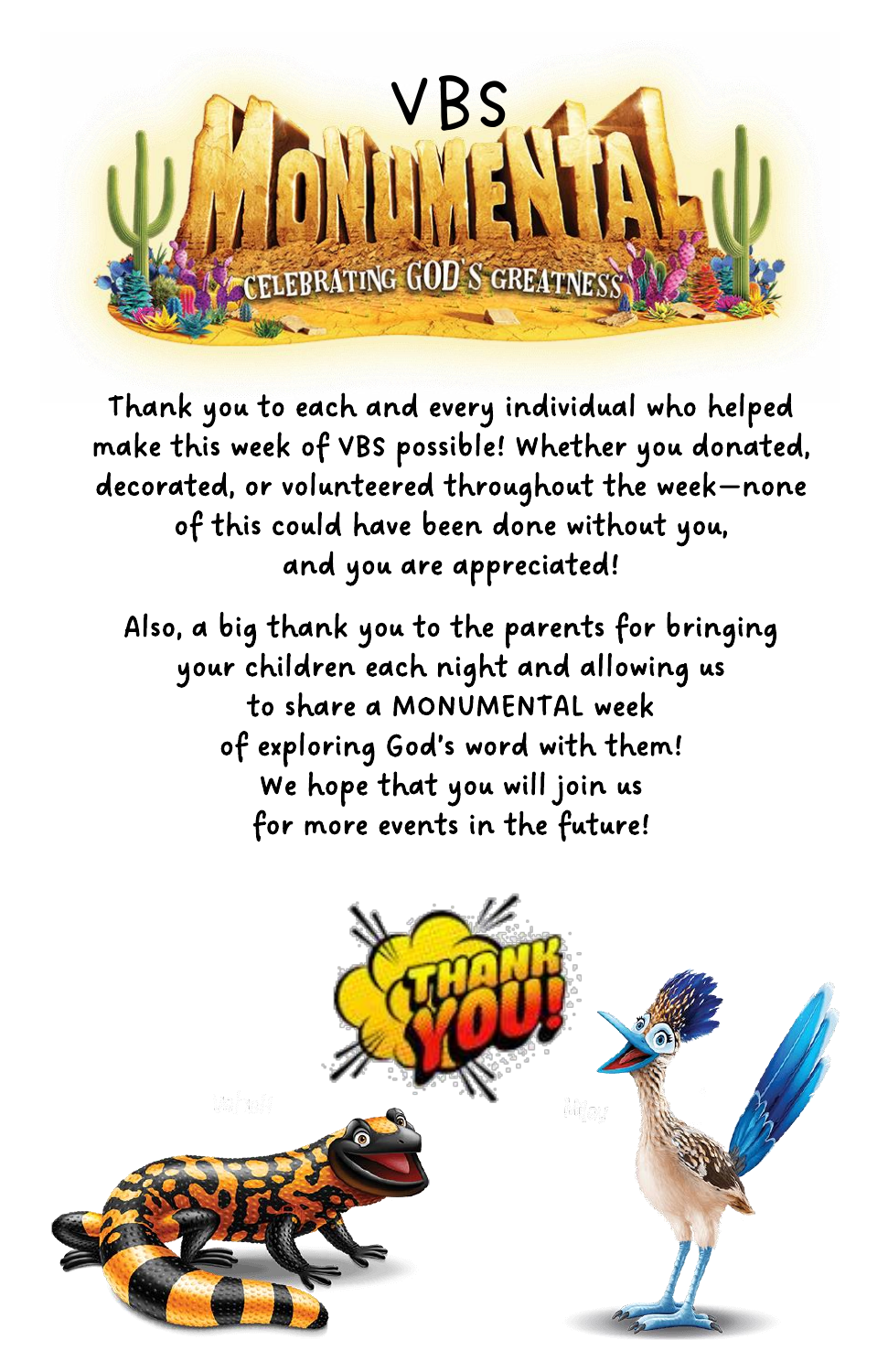

### Helping Close to Home

As part of our Monumental VBS, our church will take part in Operation Kid-to-Kid, a mission project that gives kids the opportunity to share God's love in a practical way.

We will also be helping out Neighborhood North Museum of Play by collecting some much needed supplies. You may remember our Kids and Youth



visiting there and helping on one of our Service Nights this year!

During VBS, kids and adults can bring monetary donations to purchase school supplies for kids on Native American reservations, or you can bring in items from the following list to be donated to Neighborhood North.

#### **Items to be collected:**

Napkins Glue Sticks Pencil sharpeners Markers Erasers Crayons Pencils Coloring Pages Pens Craft Supplies Thin Journals